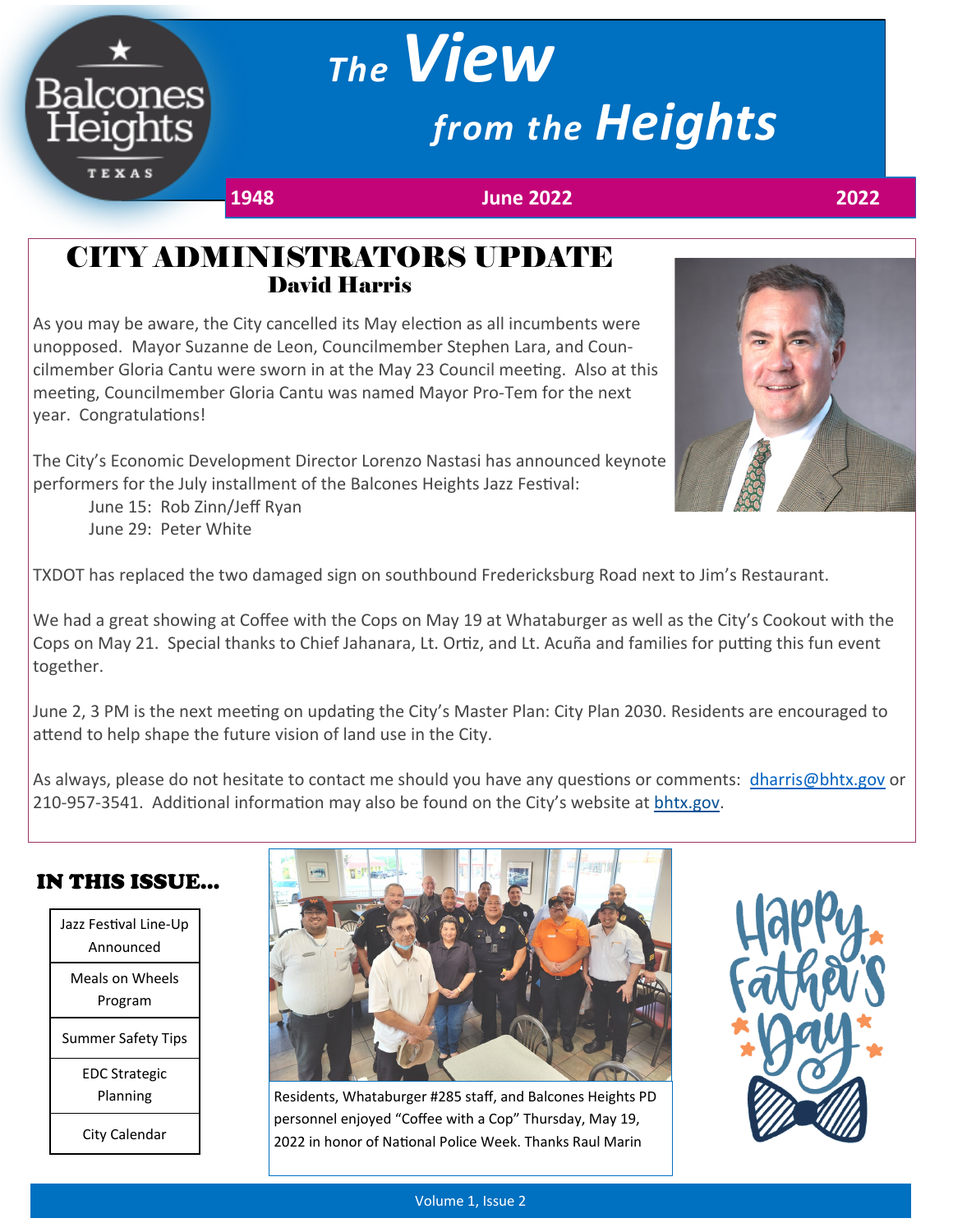

## SUMMER UPDATES

#### **SUMMER SAFETY**

Safety First! Schools are out and temperatures have reached near 100°, a sure sign its summer! To keep people and pets safe, the city reminds residents and businesses about the importance of keeping an eye out for - and on - safety.

#### **PEOPLE –**

#### **Hats/Sunscreen/Sunglasses**

Sunscreen, hats and sunglasses should be used anytime you're outdoors. Even cloudy days offer the chance to sunburn. Protect yourself and your family from the Texas heat.

#### **Walkability**

Many of our residents and guests in Balcones Heights are walking for exercise, to access the VIA bus stops, to get to their place of employment, for shopping and for pleasure. Visit the website to learn how to make your next trip a little safer.

#### **PETS –**

#### **Microchipping Pets**

Microchipping greatly increases the likelihood of a lost pet being reunited with you and your family. City policy requires all pets be microchipped.

#### **Hydration**

Encourage your fur friend to stay hydrated by changing water several times daily. Warm water on a hot day does not quinch thirst. Add a few ice cubes to keep the water cool for drinking.

Newsletter is produced by the Economic Development & Public Affairs Office. A list of city contacts can be found at www.bhtx.gov/departments.





#### **Lawn Care**

Use a mulching blade on your mower to allow choppedup leaves and grass to remain on your lawn returning vital nutrients to the soil.

#### **Protect Texas Waterways and Wildlife**

Never blow grass clippings, leaves or other organic Materials into the roadways or storm drains. It is also a violation of the City of Balcones Heights stormwater code and may result in the issuance a court summons.

#### **City Wide Clean Up**

C6 Disposal Systems will host a city clean-up day Saturday, July 16, 2022; 8:00 am – 2:00 pm. Balcones Heights residents must show proof of residency and be current on the refuse account. Items may be dropped off at the rear of the Justice Center. For a list of items not accepted, please visit the [city website.](https://bhtx.gov/sites/default/files/city_notice_files/c6_disposal_day_items_0.pdf) 

#### **Free Household Hazardous Waste Disposal**

Call: 1-800-449-7587 or email: [atyourdoor@wm.com](mailto:atyourdoor@wm.com) to schedule a free home pick-up of any household unwanted batteries, motor oil, cleaners, solvents, paints, insecticides, herbicides, compact fluorescent light bulbs and other special disposal items.

#### **Planning a Home Improvement Project?**

Contact the Community Development Office at [inspections@bhtx.gov](mailto:inspections@bhtx.gov) or call Luther Perez at 210-957- 3546 to see if a permit is required. Inspections are the most important part of the permitting process.

Additional information from this newsletter can be found on the city website: www.bhtx.gov or follow the city on social media:



Facebook and Instagram: balconesheights

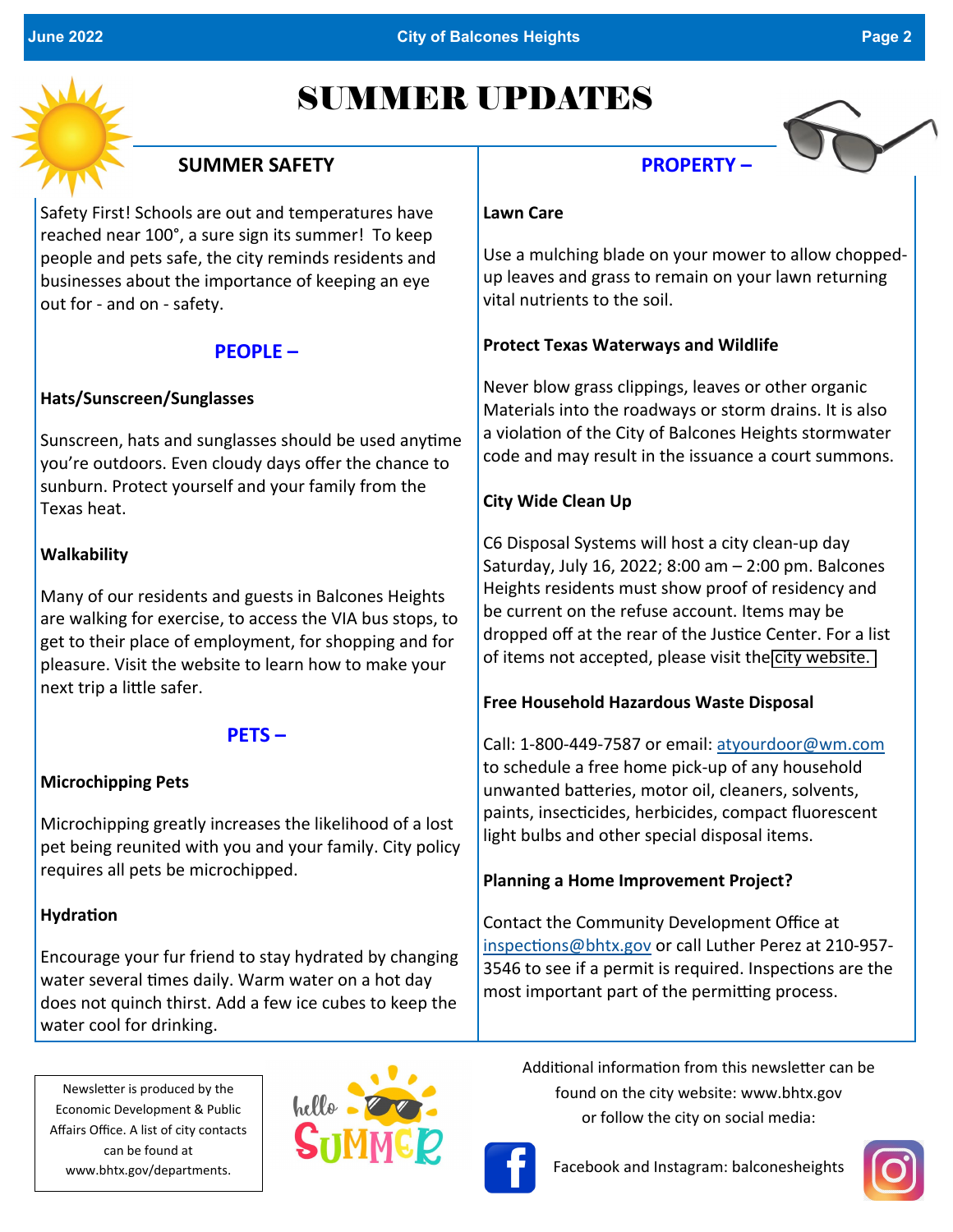#### **June 2022 City of Balcones Heights Page 3**

#### **COMMUNITY SENIOR CITIZEN SERVICES**

Most of us are too busy in our lives trying to survive in these hard times with inflation and it is very easy to forget about our elderly parents and neighbors. Most of our elderly citizens could be alone, lonely, and possibly not well nourished due to living on fixed incomes.

**Meals on Wheels** is a public-private partnership that enables seniors to remain healthy and independent in their own homes, where they want to be, avoiding far more costly healthcare alternatives, such as unnecessary trips to the emergency room, hospitalizations, and nursing home placements. **Meals on Wheels** San Antonio prepares and delivers hot, nutritious meals each weekday to older and disabled community members living throughout Bexar County.

Other available services are:

- Meal Delivery
- Emergency Meals
- Nutrition Information
- Senior Center Meals
- AniMeals Pet Food Delivery
- Friendly Visitor Senior Friendship
- Comfy Casas Home Safety
- Grace Notes Alzheimer's Choir

For more information visit mowsat.org or call 210-735-5115 to find out what you or your loved seniors are eligible for.

> Respectfully yours, *Miguel C. Valverde City Councilmember*

#### **CITY'S EDC HOLDS STRATEGIC PLANNING SESSION**

The Balcones Heights Economic Development Corporation (EDC) and members of City Council held the first Strategic Planning Workshop on Wednesday, May 18, 2022. The workshop, facilitated by Richard Lewis, Jr., Ph.D., was held to begin formulating the EDC's vision and mission statements. A key element of the workshop was the City's Strategic Plan 2022, with its goal of Future Sustainability and Livability.

City Council and EDC members identified strategic goals through brainstorming exercise led by Dr. Lewis. After two rounds of identifying goals, workshop participants individually selected five goals they considered to be the most important

Next steps include consolidating all the suggested goals into a "short list" of priority goals, and creating a vision narrative and mission statement based on the workshop discussions and input.

Residents and business owners are encouraged to share ideas. The City's EDC meets on the third Wednesday of each month at 5:30 p.m. in the City Council Chamber at the Balcones Heights Justice Center, 3300 Hillcrest Drive.

For more information about the Balcones Heights Economic Development Corporation contact Lorenzo Nastasi, Executive Director, lorenzo@bhtx.gov or 210-957-2991.